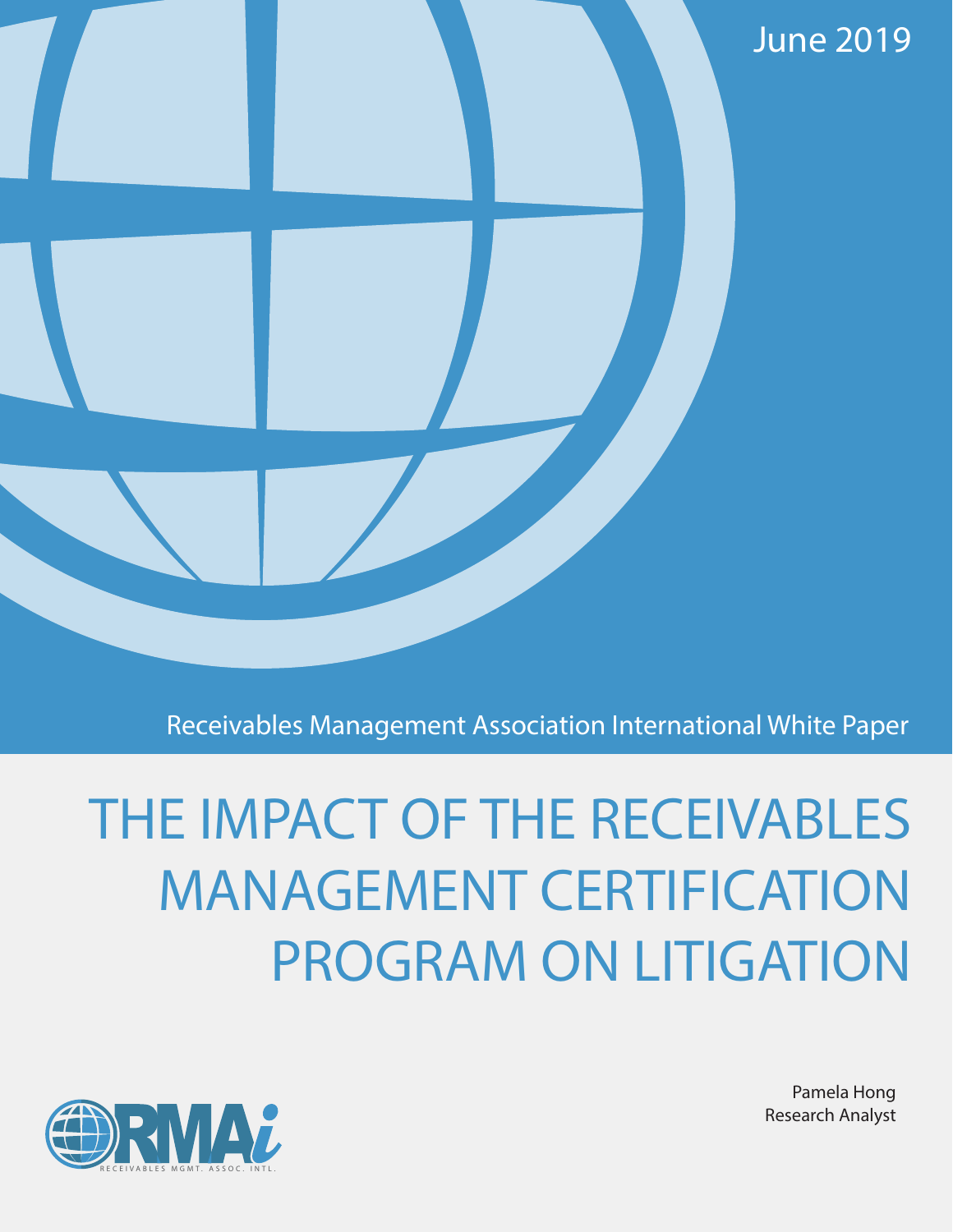#### EXECUTIVE SUMMARY

A before-and-after analysis of lawsuits filed against businesses certified through the Receivables Management Association International (RMAI) Receivables Management Certification Program (RMCP) found that after certification, litigation against RMAI's certified businesses, as an average, decreased by 20.8% in the seven-year span from 2012 to 2018. Looking at a breakdown of the litigation by areas of law, the lawsuits filed against violations to the Fair Debt Collection Practices Act (FDCPA), the Fair Credit Reporting Act (FCRA), and the Telephone Consumer Protection Act (TCPA) experienced similar declines after certification.

However, during the same time horizon, litigation activity involving companies in the overall accounts receivables industry increased by 3.1%. Lawsuits with FDCPA, FCRA, and TCPA violations experienced a 3.5% decrease, 13.5% increase, and a 26.7% increase, respectively.

# CONCLUSIONS

Consumer protection is the primary goal of the RMCP. Because the program's standards meet, exceed, or are unprecedented in existing state and federal regulations, consumers are assured stronger and more stringent protections when dealing with RMCP certified businesses.

The correlation between the RMCP and a statistically significant decrease in lawsuits, as well as decreases in specific actions (FDCPA, FCRA, and TCPA) for certified businesses after earning their certification designation, demonstrates the effect of the program's high standards and focus on accountability.

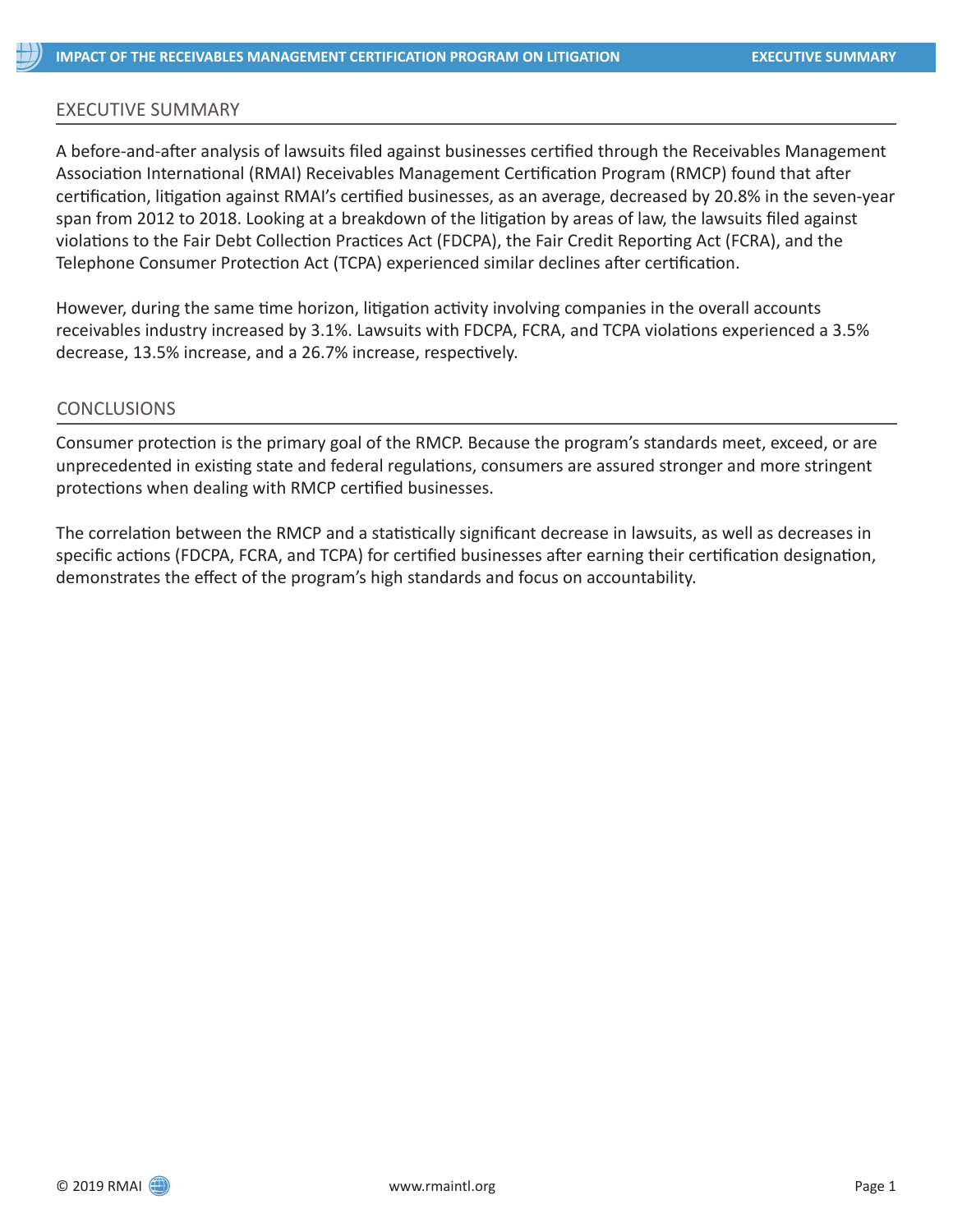# INTRODUCTION

#### **Receivables Management Certification Program**

The Receivables Management Certification Program (RMCP) was launched in 2013 with a mission to "provide enhanced consumer protections through rigorous and uniform industry standards of best practice."<sup>1</sup> An RMCP designation represents a high standard of conducting business with a consumer-centric approach. Both individuals and businesses are able to earn RMCP designations. Individuals may earn the Certified Receivables Compliance Professional (CRCP) designation whereas businesses qualify for either the Certified Receivables Business (CRB) or Certified Receivables Vendor (CRV) designations.

The Certified Receivables Business (CRB) designation is the focus of this paper. The CRB is comprised of four series of standards – one series which all businesses must comply with and three series that are applicable to specific business models:

- Series A (for all companies: debt buyers, collection law firms, and collection agencies),
- Series B (for debt buyers only),
- Series C (for collection law firms only), and
- Series D (for collection agencies only).

These certification standards meet, exceed, or are unprecedented by any state or federal requirements, establishing the foundation of a gold standard in compliance and operations in the receivables industry.<sup>2</sup> Both individual and business certifications require passing a criminal background check, individuals must complete biennial continuing education requirements, and businesses are not only subject to high compliance standards but are also required to complete recurring independent third-party compliance audits to demonstrate their conformance to those standards.3

#### **Receivables Management Certification Program (RMCP) and its Relationship to Litigation**

RMCP benefits both consumers and the business community. A network of trust is created from the conduct of certified businesses when a certified designation is granted to a business. The comprehensive guidelines put forth by the RMCP ensure industry best practices by providing policies and procedures to follow, resulting in a more compliant company.

Following the standards outlined in the certification program, businesses create detailed policies and procedures, to ensure compliance in both consumer interactions and operational management. Examples include the creation and maintenance of data security policies, complaint management, employee training programs, vendor management, data and document requirements by asset classes, and more.<sup>4</sup>

<sup>1</sup> "Receivables Management Certification Program." RMAI. 2019. https://rmaintl.org/certification

<sup>2</sup> "Receivables Management Certification Program: Program Overview." RMAI. March 2019, page 2. Version 7.0. https://rmaintl.org/ wp-content/uploads/2019/02/RMA-Certification-Fact-Sheet-v7.0-20190301.pdf

<sup>&</sup>lt;sup>3</sup> Ibid, page 1.

<sup>4</sup> Ibid, pages 2-5.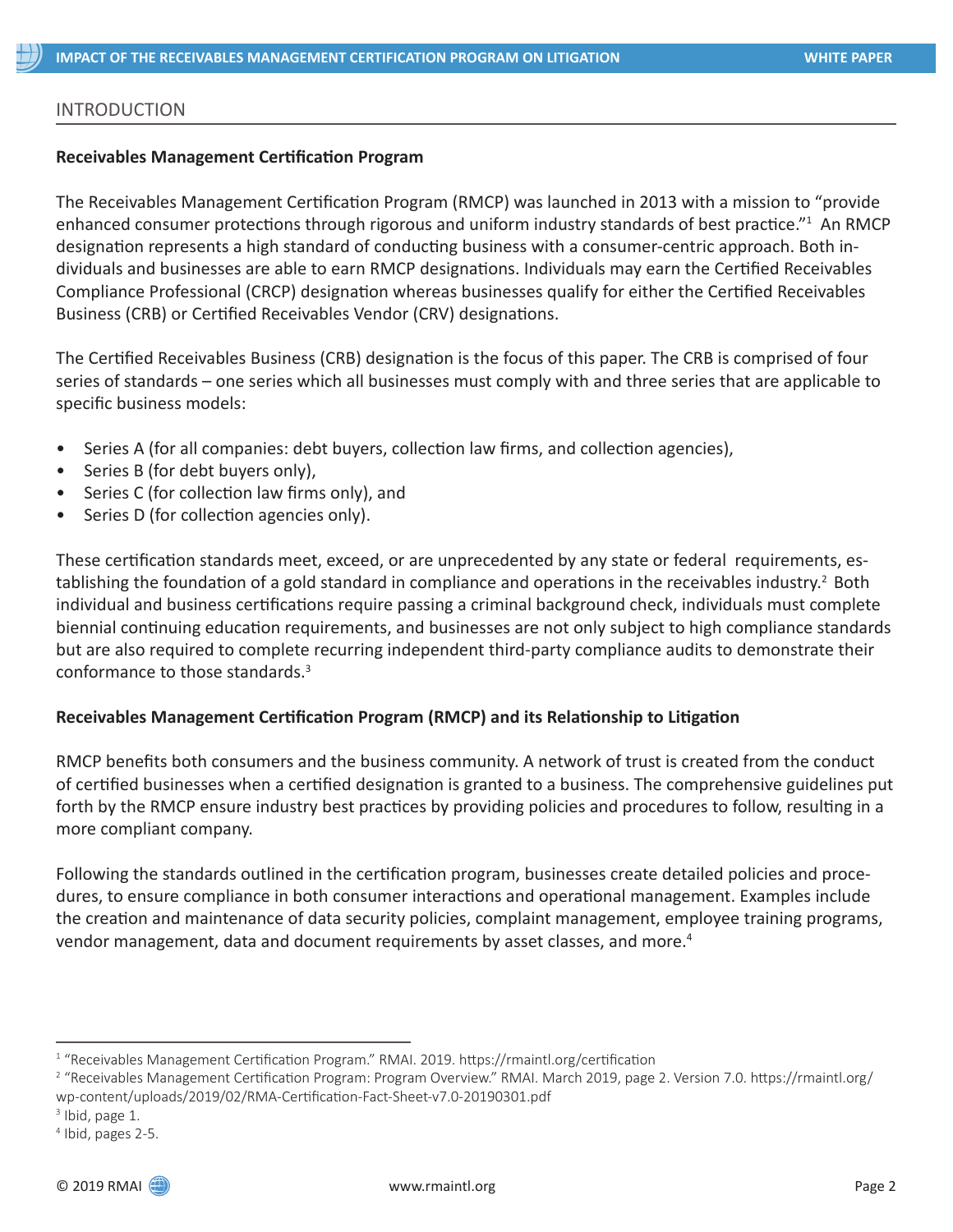| Table 1. Industry Litigation Percentage Increases and Decreases |
|-----------------------------------------------------------------|
|-----------------------------------------------------------------|

| Year | <b>FDCPA</b> | <b>FCRA</b> | <b>TCPA</b>                                  | <b>Total</b> | <b>% Incr/Decr</b> |
|------|--------------|-------------|----------------------------------------------|--------------|--------------------|
| 2012 | 11,360       | 2,234       | 1,137                                        | 14,731       |                    |
| 2013 | 10,570       | 2,371       | 2,208                                        | 15,149       | 2.8%               |
| 2014 | 10,130       | 2,469       | 3,011                                        | 15,610       | 3.0%               |
| 2015 | 11,439       | 3,656       | 3,548                                        | 18,643       | 19.4%              |
| 2016 | 10,048       | 3,826       | 4,639                                        | 18,513       | $-0.7%$            |
| 2017 | 9,767        | 4,343       | 4,380                                        | 18,490       | $-0.1%$            |
| 2018 | 9,008        | 4,531       | 3,803                                        | 17,342       | $-6.2%$            |
|      |              |             |                                              |              |                    |
|      |              |             | <b>AVERAGE % CHANGE</b><br>between 2012-2018 | 3.1%         |                    |

 RMCP certification requires significant capital and business resources to ensure compliance. However, statistics show that the cost of compliance is offset by even higher savings associated with reduced litigation expenditures. The ability to reduce risk, by ensuring full compliance with state, federal, and higher certification standards, benefits both the consumers who are assured professional and ethical behavior in the collection of debt, as well as the businesses whose revenues are not spent defending litigation.

Source: WebRecon Grid Summary

The financial services industry is no stranger to litigation. Table 1 illustrates the overall financial services industry's litigation trends. The Grid Summary tool on WebRecon was used to find the percentage increase/decrease in the number of lawsuits filed in the industry between the years 2012 and 2018. Litigation is categorized by lawsuits filed under the Fair Debt Collection Practices Act (FDCPA), the Fair Credit Reporting Act (FCRA), and

# Table 2. Specific Litigation Areas: Percentage Increases and Decreases

| <b>YEAR</b>                                                                          | <b>FDCPA</b> | % Incr/Decr | <b>FCRA</b> | % Incr/Decr | <b>TCPA</b> | % Incr/Decr |
|--------------------------------------------------------------------------------------|--------------|-------------|-------------|-------------|-------------|-------------|
| 2012                                                                                 | 11,360       |             | 2,234       |             | 1,137       |             |
| 2013                                                                                 | 10,570       | $-7.0%$     | 2,371       | 6.1%        | 2,208       | 94.2%       |
| 2014                                                                                 | 10,130       | $-4.2%$     | 2,469       | 4.1%        | 3,011       | 36.4%       |
| 2015                                                                                 | 11,439       | 12.9%       | 3,656       | 48.1%       | 3,548       | 17.8%       |
| 2016                                                                                 | 10,048       | $-12.2%$    | 3,826       | 4.6%        | 4,639       | 30.7%       |
| 2017                                                                                 | 9,767        | $-2.8%$     | 4,343       | 13.5%       | 4,380       | $-5.6%$     |
| 2018                                                                                 | 9,008        | $-7.8%$     | 4,531       | 4.3%        | 3,803       | $-13.2%$    |
| <b>AVERAGE % CHANGE</b><br><b>BETWEEN 2012-2018</b><br>Cource: Wohnocon Crid Cummany |              | $-3.5%$     |             | 13.5%       |             | 26.7%       |

the Telephone Consumer Protection Act (TCPA). The industry overall, on average, experienced a 3.1% increase in litigation between 2012 and 2018.

When separately analyzing the statistics associated with each of the aforementioned laws, it provides invaluable insight into litigation trends impacting the receivables industry. The litigation trends of the FDCPA, FCRA, and TCPA are shown over time in Figure 1. On average in the industry between 2012 and 2018, lawsuits with FDCPA, FCRA, and TCPA violations experienced a 3.5% decrease, 13.5% increase, and a 26.7% increase, respectively. Year-over-year percentage changes in the three areas of law are outlined in Table 2.

# Figure 1. Specific Litigation Areas: Percentage Change Over Time



Source: WebRecon Grid Summary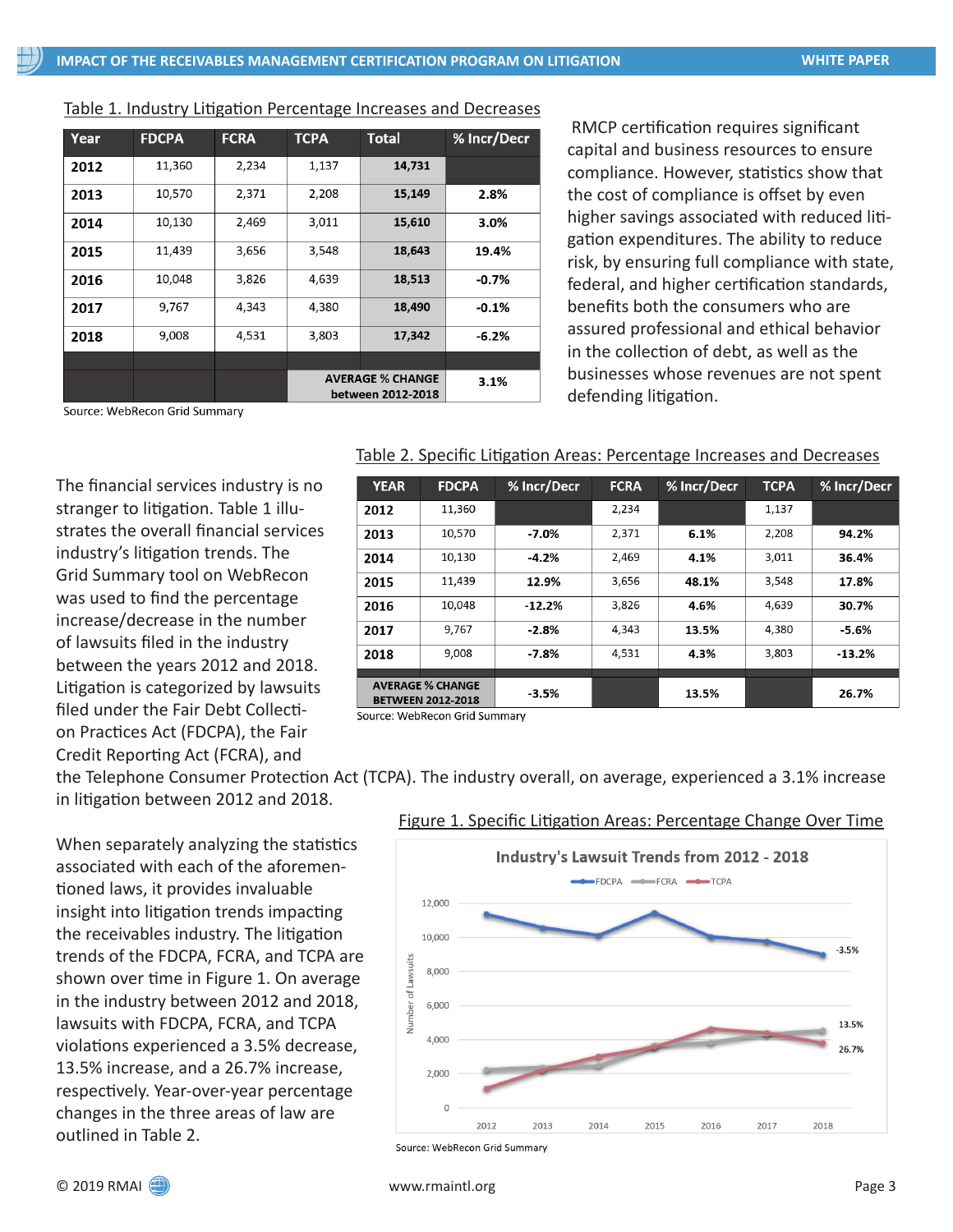# BEFORE-AND-AFTER LITIGATION ANALYSIS

#### **Purpose**

The purpose of the following before-and-after analysis is to explore how RMCP influences the litigation trends of a receivables management business after earning a certification designation. The date range between January 1, 2012 to December 31, 2018 was the timeline for the analysis. A before-and-after certification analysis of the amount of litigation filed against a business that was certified some time in the seven-year span was conducted on a sample (N=74) of current RMCP certified businesses.

### **Methods**

RMCP certified business litigation data was extracted from WebRecon, LLC. WebRecon is a litigation monitoring database that contains a multitude of different tools associated with monitoring lawsuits filed, company litigation trends, CFPB complaints, and other litigation reports.<sup>5</sup>

WebRecon's Vendor Monitoring tool was used to extract litigation data for the current 134 RMCP certified businesses (downloaded on Feb 1, 2019).<sup>6</sup> Of the 134 certified businesses compiled on WebRecon's watchlist, reports for litigation were found for ninety-two (92) certified businesses. Only businesses that were in operation for the entirety of the seven-year span between 2012 and 2018 were analyzed; those who started their businesses after 2012 were excluded, resulting in a remaining eighty-three (83) certified businesses.

#### Audit

To ensure that the business's "year of certification" was in fact an accurate indicator of when the business initiated and followed policies of best practice consistent with the RMCP's gold standard, a control variable was introduced: businesses were included in the analysis only if an audit had been performed. Audits are required to be conducted on certified businesses at the midpoint of their three-year certification cycle. Successfully completing an audit with little or no deficiencies allows for the assumption that the certified business is following the guidelines and requirements of the RMCP, thus ensuring that best practices are conducted in their daily operations. After excluding businesses that have not yet completed an audit, the final sample size of RMAI's certified businesses used for this analysis was seventy-four (N=74).

#### **Analysis**

The analysis looks at a yearly average of lawsuits for each of the certified businesses. The certified business's year of certification was utilized as the point of comparison: from 2012 to the year of certification was defined as "Before Certification" and from the year after certification to 2018 was defined as the "After Certification" (four companies that were certified in 2018 were excluded from the analysis due to the absence of an After Certification data point). A per-year average of litigation within both the Before and After timespans was calculated to create two distinct values of data comparison. The percentage increase/decrease between the

<sup>5</sup> "About." WebRecon, LLC. 2017. https://webrecon.com/about/

<sup>6</sup> https://www.webrecon.net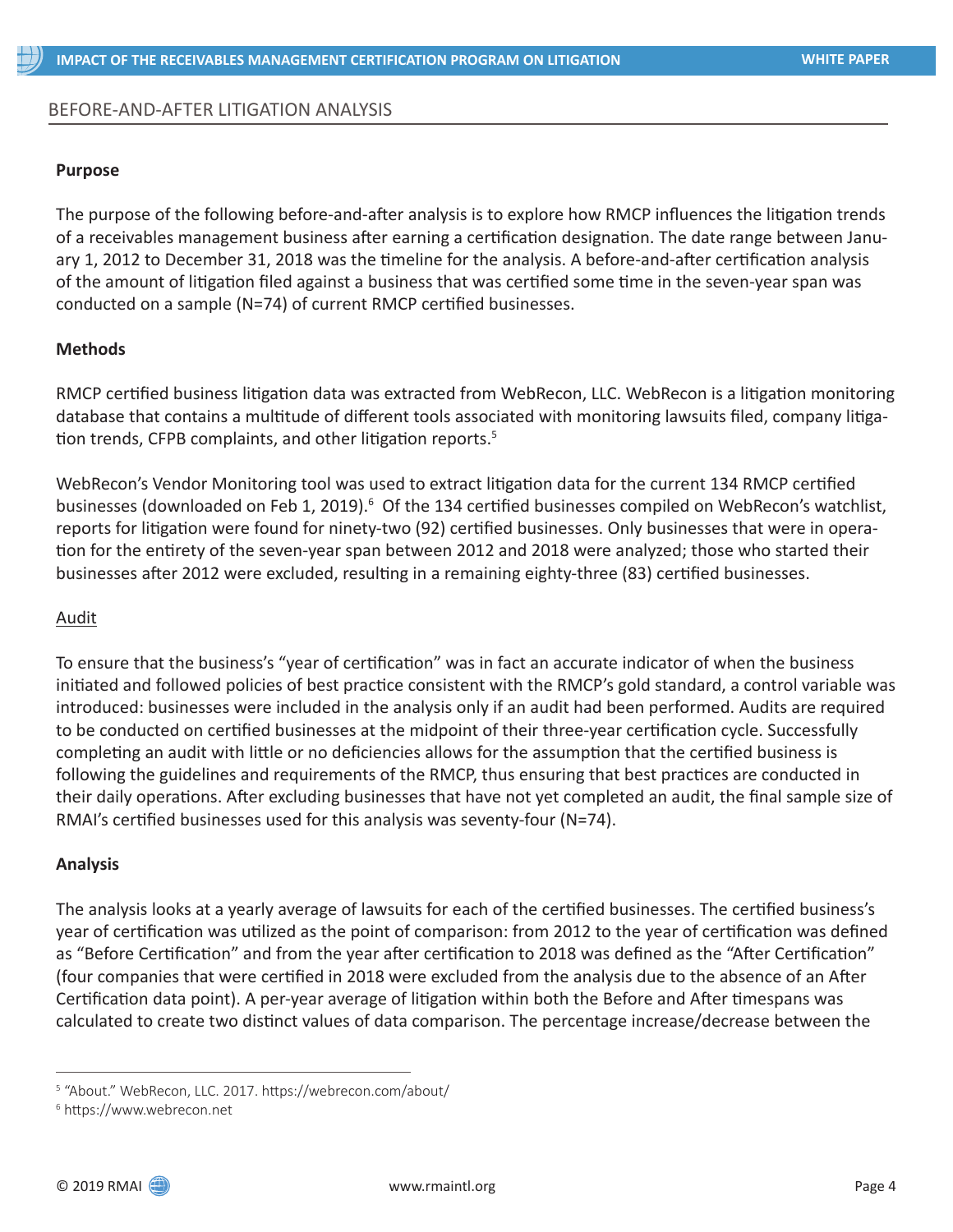Before Certification average and the After Certification average was then calculated as the percent change. The final percentage change for all seventy-four (74) certified businesses was the percentage decrease between the Before Certification and After Certification average.

# Lawsuits Broken Down by FDCPA, FCRA, and TCPA

To look further than overall litigation trends, the analysis also looks at the three primary areas of law which are heavily litigated in the industry.<sup>7</sup> Therefore, the litigation analysis also includes the trends of the FDCPA, FCRA, and TCPA lawsuits before and after certification for the sample of RMCP certified businesses. These percentage changes were calculated the same way as above: a Before Certification average and After Certification average was calculated in relation to the specific action, and the resulting average percentage change for each action was calculated using the two data points.

#### **Results**

### Overall Litigation Trend

Of the seventy-four (74) certified businesses, on average, litigation filed against certified businesses decreased by 20.8% after the company was certified (see Figure 2). There was an annual average of 29.9 lawsuits before certification, and an annual average of 23.7 after certification. The percentage change from the Before to After Certification averages results in a decrease of 20.8% for litigation After Certification.

# Figure 2. Before-After Certification: Average Litigation for the Sample of Certified Businesses (N=74) Between 2012-2018 *Litigation activity involving companies in*



"

*the overall accounts receivables industry increased by 3.1% while RMAI Certified*  **Businesses decreased by 20.8%** 

#### Litigation Trend by Areas of Law

When taking a closer look at the decrease in litigation After Certification for the RMCP certified businesses, similar trends in FDCPA, FCRA, and TCPA lawsuits were also found. Figure 3 illustrates the decreases in litigation from each of the three areas of law. Lawsuits for FDCPA violations decreased by 20.2%; lawsuits for FCRA violations decreased by 18%; and lawsuits for TCPA violations decreased by 19.3%.

7 https://www.webrecon.net/clients/stats/grid\_summary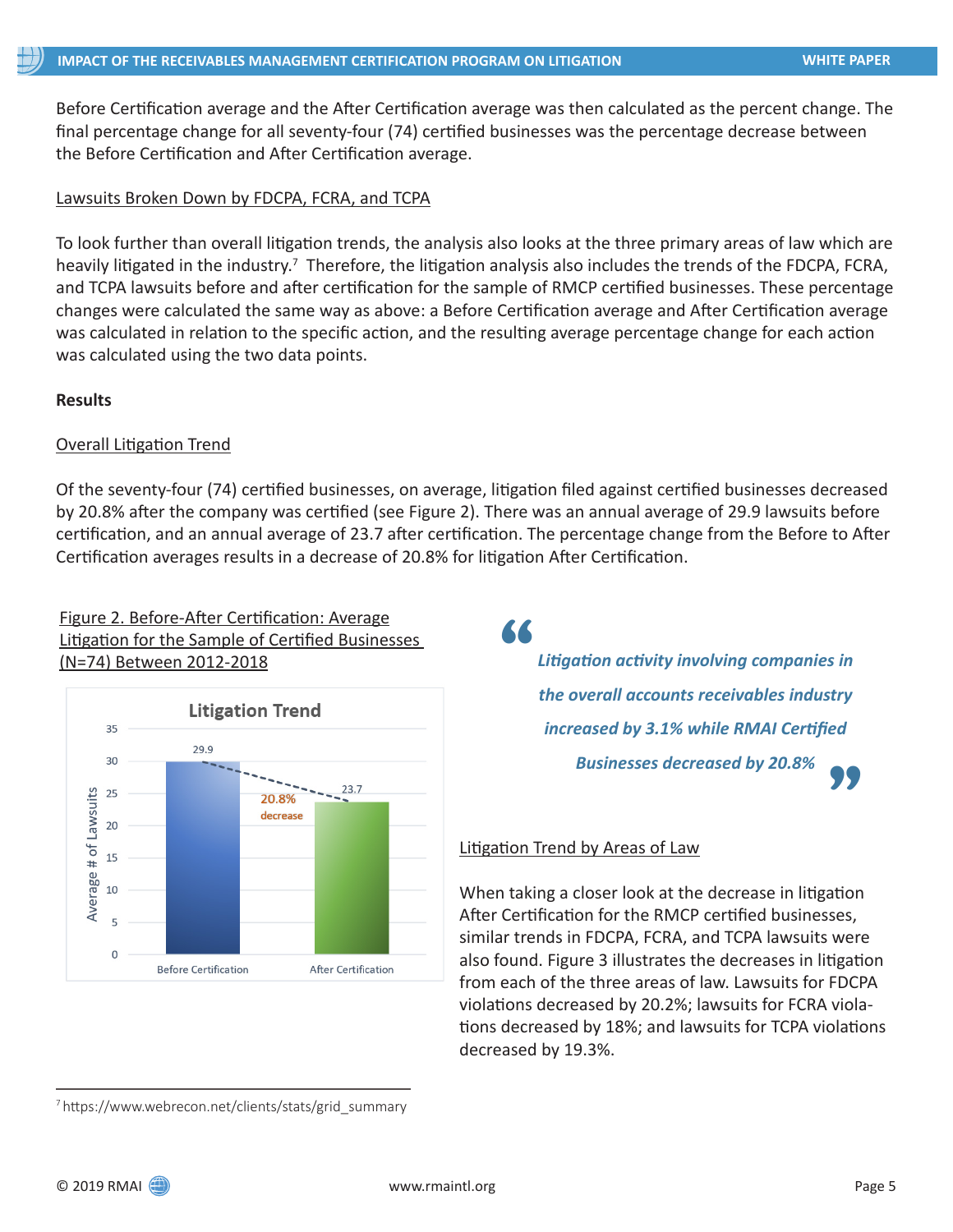When comparing the litigation trends of these three areas of law, between RMCP certified businesses and the industry, the differences in percentage change over the seven-year span between 2012 to 2018 warrants attention. Figure 4 illustrates the difference in industry trends and certified business trends, broken down into the three areas of laws. Looking at the percentage increases and decreases of both industry and RMCP certified businesses, the overall difference in percentage change between the two populations is considerable.

While FDCPA lawsuits, on average, decreased by 3.5% from 2012 to 2018, FDCPA lawsuits against RMCP certified businesses decreased by 20.2%—16.7% more than the industry average—when comparing the Before and After Certification point for the certified businesses. Similar differences can be seen for the FCRA and TCPA lawsuits; certified businesses experienced a 31.5% greater decrease than the industry in FCRA lawsuits and a 46% greater decrease

Figure 3. Litigation Trends of the Certified Businesses (N=74) by Areas of Law



Source: WebRecon Vendor Monitoring Litigation report

than the industry in TCPA lawsuits. Figure 4 illustrates both industry trends and certified business trends independently; the orange brackets then indicate the difference in percentage change for the FDCPA, FCRA, and TCPA between the two populations.

Figure 4. Before-After Certification: Average Litigation for the Sample of Certified Businesses (N=74) Between 2012-2018



### **Findings**

Consumer protection is the primary goal of the RMCP. Because the program's standards meet, exceed, or are unprecedented by existing state and federal regulations,<sup>8</sup> consumers are assured stronger and more stringent protections and regulations when dealing with RMCP certified businesses. Consumers benefit greatly from the structured standards of best practices put forth by the RMCP, in that companies exhibit compliant conduct and professionalism when performing related business. Decreases in litigation indicate consumers are

Sources: WebRecon Vendor Monitoring and Grid Summary Litigation report

<sup>&</sup>lt;sup>8</sup> "Receivables Management Certification Program: Program Overview." RMAI, page 2.